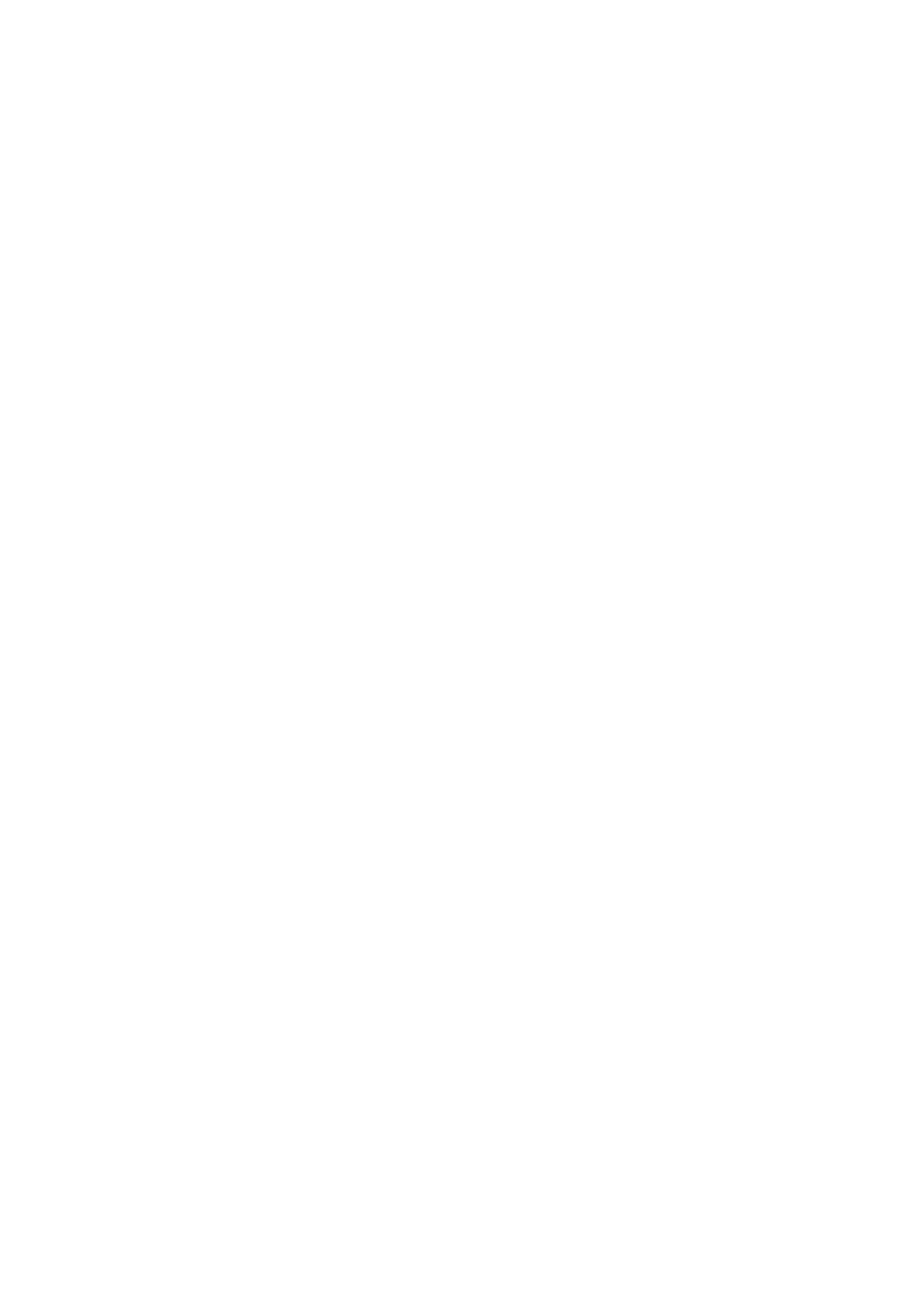*I certify that this public bill, which originated in the Legislative Assembly, has finally passed the Legislative Council and the Legislative Assembly of New South Wales.*

> *Clerk of the Legislative Assembly. Legislative Assembly, Sydney, , 2009*



New South Wales

# **Election Funding and Disclosures Amendment (Property Developers Prohibition) Bill 2009**

Act No , 2009

An Act to amend the *Election Funding and Disclosures Act 1981* to prohibit political donations by property developers.

*I have examined this bill and find it to correspond in all respects with the bill as finally passed by both Houses.*

*Assistant Speaker of the Legislative Assembly.*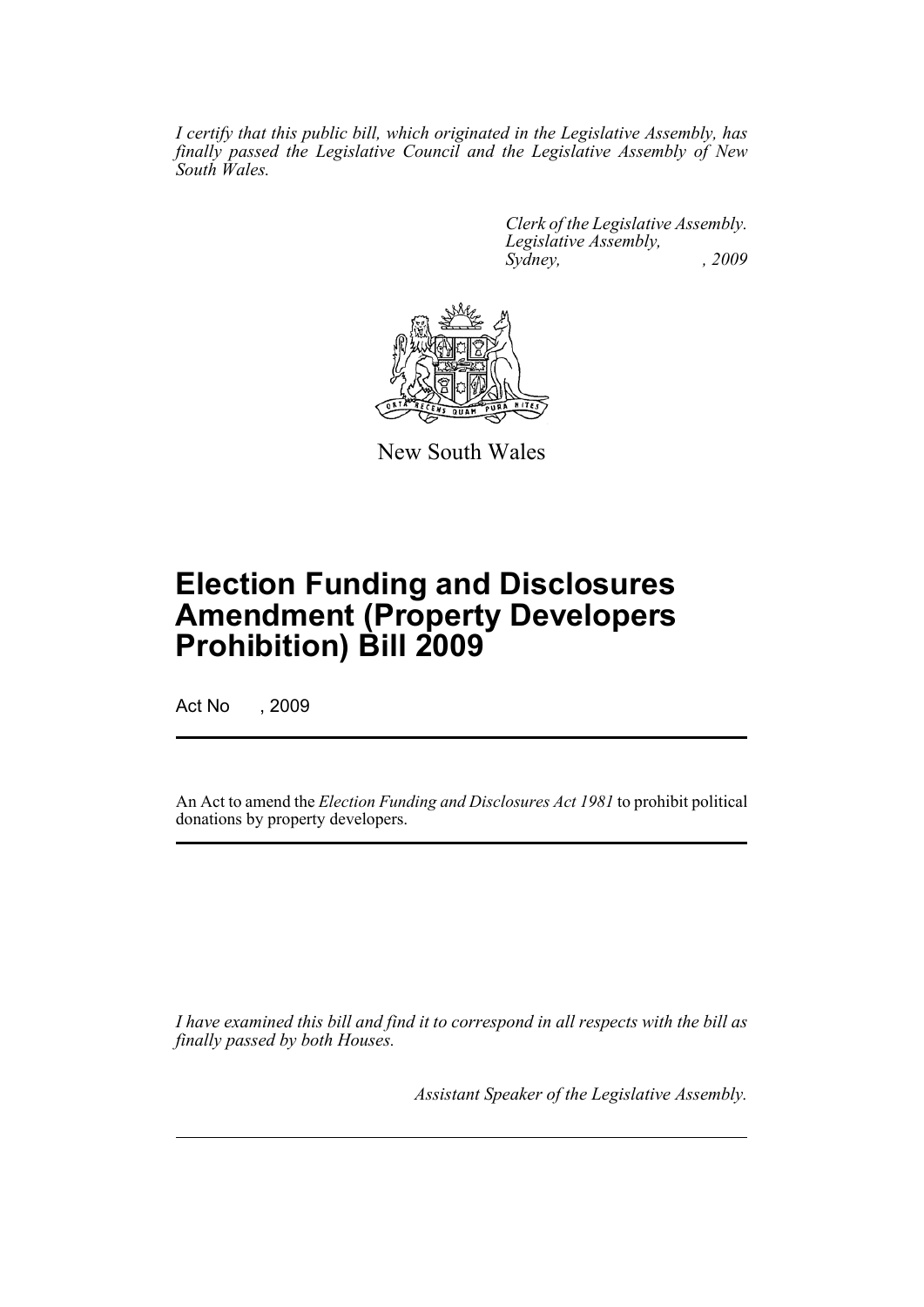### <span id="page-3-0"></span>**The Legislature of New South Wales enacts:**

## **1 Name of Act**

This Act is the *Election Funding and Disclosures Amendment (Property Developers Prohibition) Act 2009*.

## <span id="page-3-1"></span>**2 Commencement**

This Act commences on the date of assent to this Act.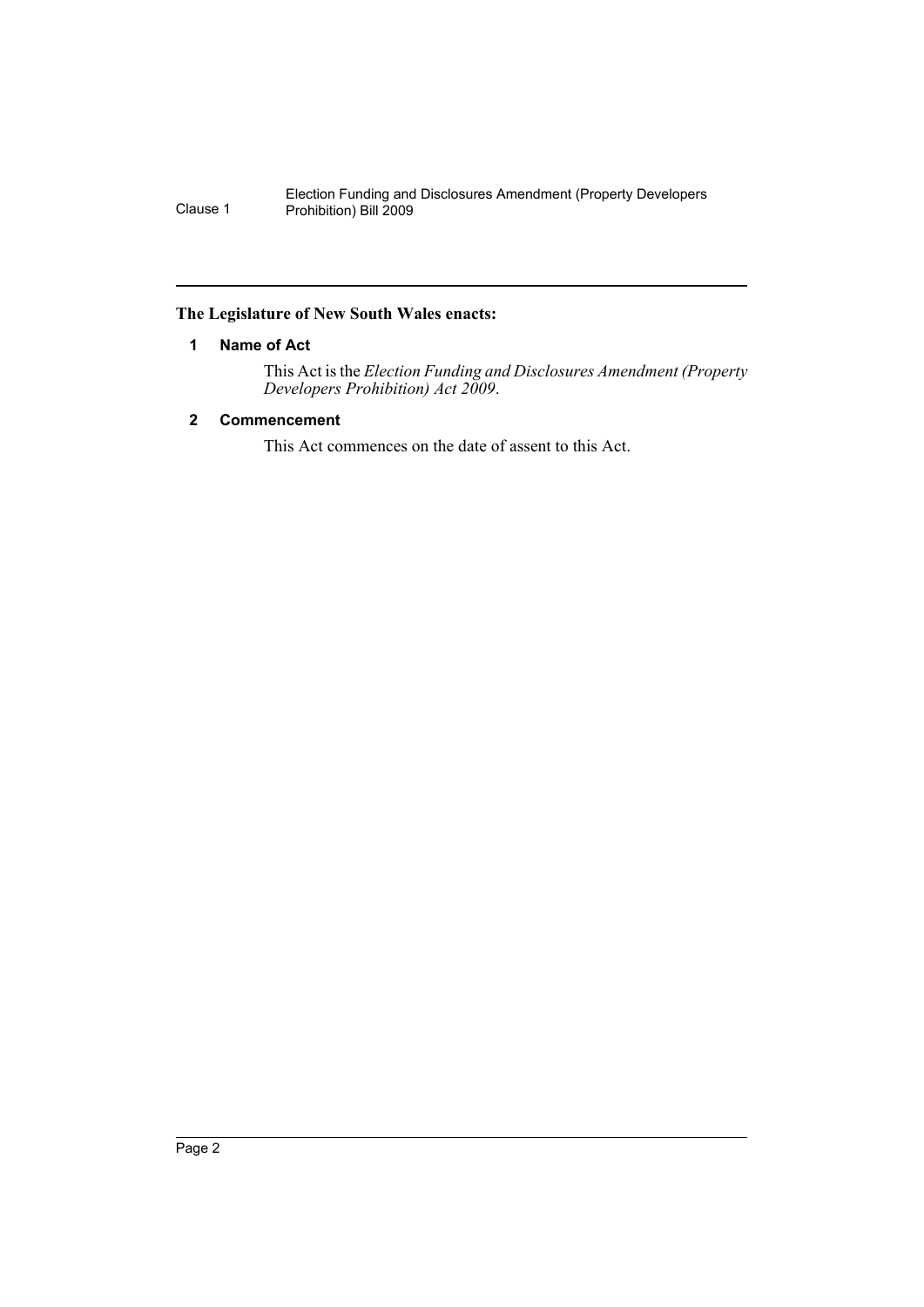Amendment of Election Funding and Disclosures Act 1981 No 78 Schedule 1

## <span id="page-4-0"></span>**Schedule 1 Amendment of Election Funding and Disclosures Act 1981 No 78**

#### **[1] Part 6, Division 4A**

Insert after Division 4:

## **Division 4A Prohibition of property developer donations**

### **96GA Political donations by property developers unlawful**

- (1) It is unlawful for a property developer to make a political donation.
- (2) It is unlawful for a person to make a political donation on behalf of a property developer.
- (3) It is unlawful for a person to accept a political donation that was made (wholly or partly) by a property developer or by a person on behalf of a property developer.
- (4) It is unlawful for a property developer to solicit another person to make a political donation.
- (5) It is unlawful for a person to solicit another person on behalf of a property developer to make a political donation. **Note.** Section 96I makes it an offence to do any act knowing that it is unlawful under this Division. Section 96J also provides for the recovery by the Authority of unlawful political donations.

#### **96GB Meaning of "property developer"**

- (1) Each of the following persons is a *property developer* for the purposes of this Division:
	- (a) a corporation engaged in a business that regularly involves the making of relevant planning applications by or on behalf of the corporation in connection with the residential or commercial development of land, with the ultimate purpose of the sale or lease of the land for profit,
	- (b) a person who is a close associate of a corporation referred to in paragraph (a).
- (2) Any activity engaged in by a corporation for the dominant purpose of providing commercial premises at which the corporation or a related body corporate of the corporation will carry on business is to be disregarded for the purpose of determining whether the corporation is a property developer unless that business involves the sale or leasing of a substantial part of the premises.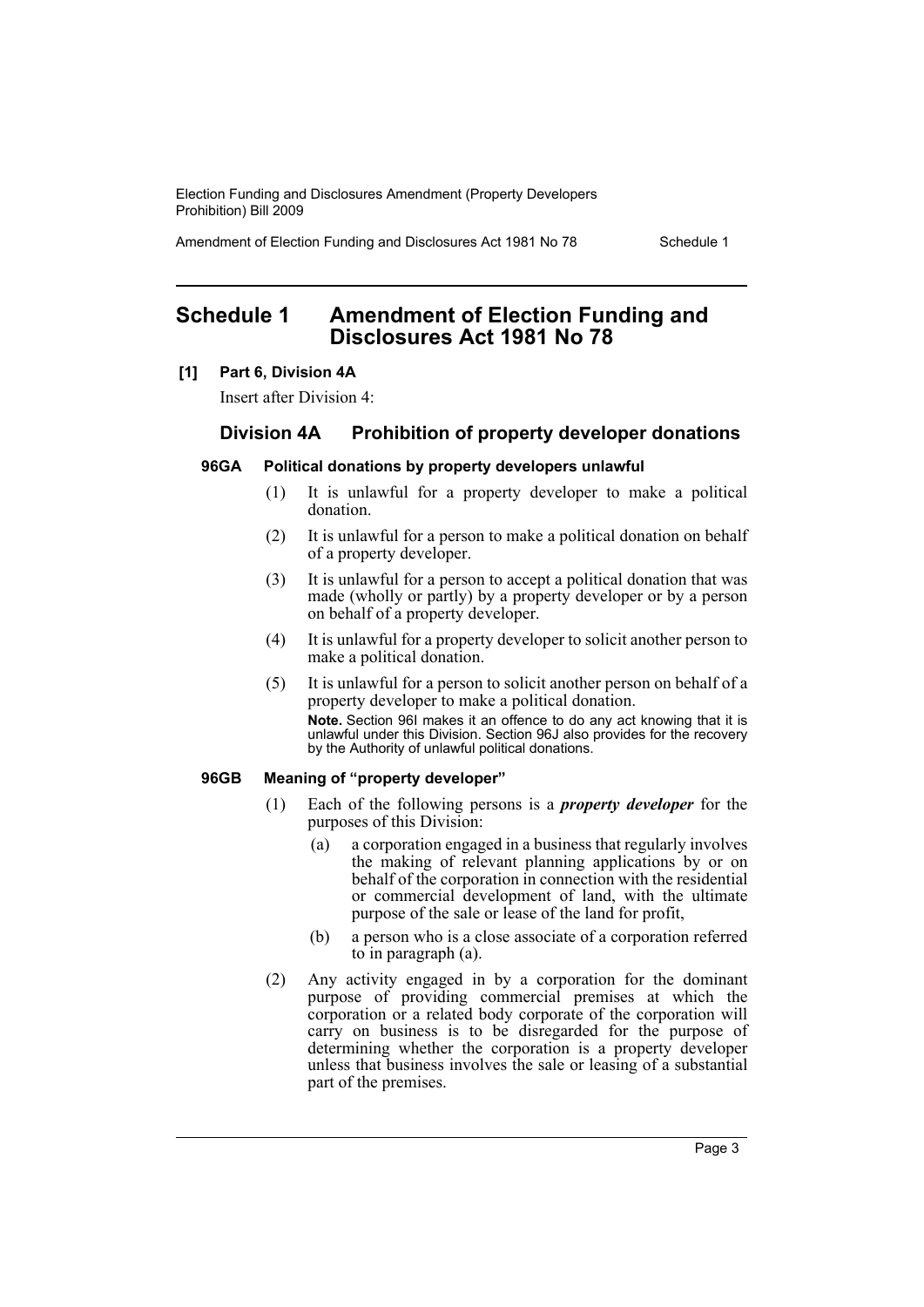Schedule 1 Amendment of Election Funding and Disclosures Act 1981 No 78

(3) In this section:

*close associate* of a corporation means each of the following:

- (a) a director or officer of the corporation or the spouse of such a director or officer,
- (b) a related body corporate of the corporation,
- (c) a person whose voting power in the corporation or a related body corporate of the corporation is greater than 20% or the spouse of such a person,
- (d) if the corporation or a related body corporate of the corporation is a stapled entity in relation to a stapled security—the other stapled entity in relation to that stapled security,
- (e) if the corporation is a trustee, manager or responsible entity in relation to a trust—a person who holds more than 20% of the units in the trust (in the case of a unit trust) or is a beneficiary of the trust (in the case of a discretionary trust).

*officer* has the same meaning as in the *Corporations Act 2001* of the Commonwealth.

*related body corporate* has the same meaning as in the *Corporations Act 2001* of the Commonwealth.

*relevant planning application* has the same meaning as in section 147 (Disclosure of political donations and gifts) of the *Environmental Planning and Assessment Act 1979*.

*spouse* of a person includes a person who is in a de facto relationship (within the meaning of the *Property (Relationships) Act 1984*) with the person.

*stapled entity* means an entity the interests in which are traded along with the interests in another entity as stapled securities and (in the case of a stapled entity that is a trust) includes any trustee, manager or responsible entity in relation to the trust.

*voting power* has the same meaning as in the *Corporations Act 2001* of the Commonwealth.

#### **96GC Loans included as political donations**

(1) A loan that, if it had been a gift, would be a political donation is to be regarded as a political donation for the purposes of this Division unless the loan is from a financial institution.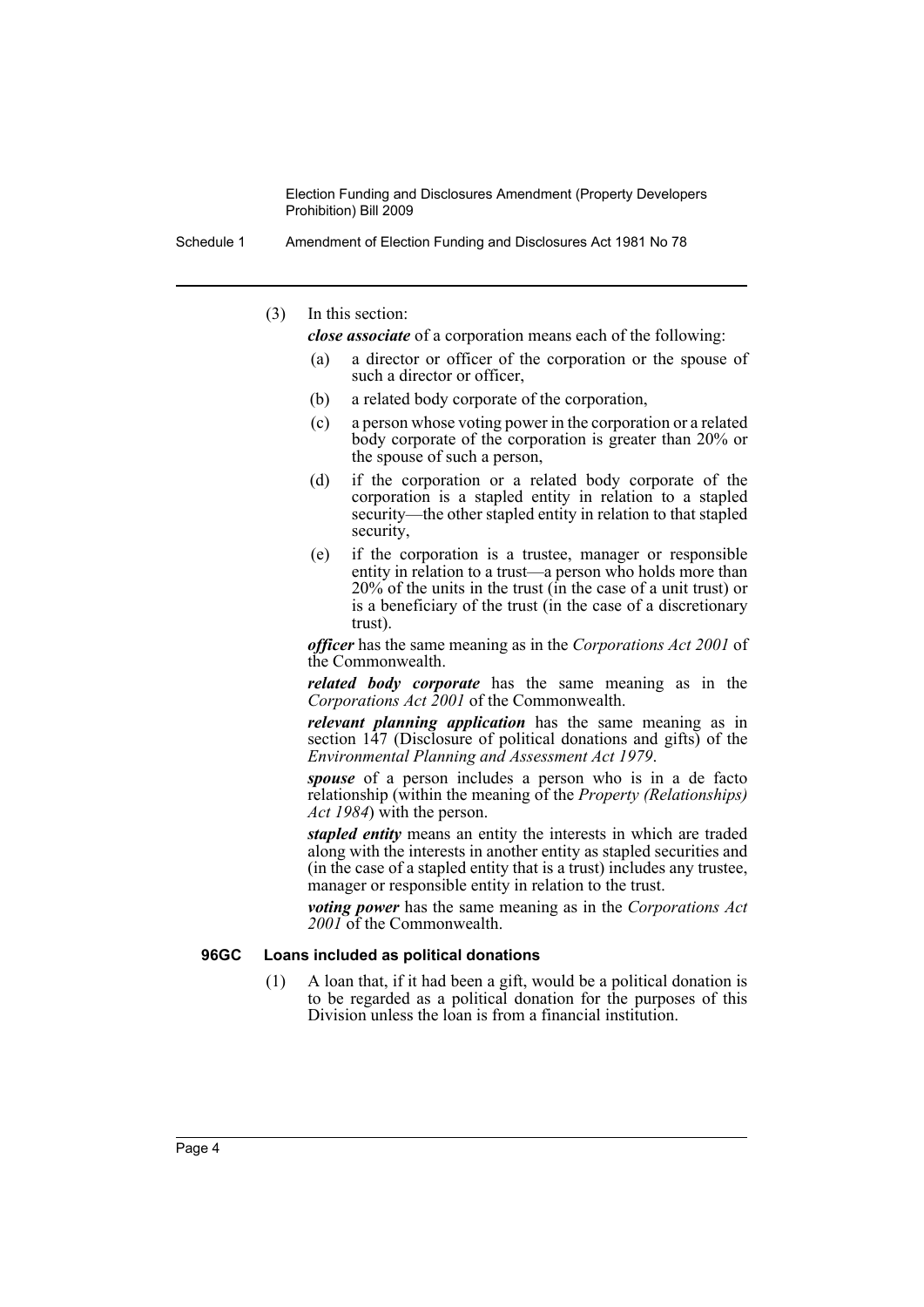Amendment of Election Funding and Disclosures Act 1981 No 78 Schedule 1

(2) In this section:

*financial institution* means an entity whose principal business is the provision of financial services or financial products, and includes a bank, credit union, building society or other entity prescribed by the regulations.

*loan* means an advance of money, the provision of credit or any other transaction that in substance effects a loan of money.

#### **96GD Exception for membership contributions**

An annual or other subscription paid to a party by an individual as a member of the party or for the individual's affiliation with the party is not a political donation for the purposes of this Division unless it is a reportable political donation.

**Note.** A political donation of \$1,000 or more is a reportable political donation—see section 86.

#### **96GE Determination by Authority that person not a property developer**

- (1) A person (*the applicant*) may apply to the Authority for a determination by the Authority that the applicant or another person is not a property developer for the purposes of this Division.
- (2) The Authority is authorised to make such a determination if the Authority is satisfied that it is more likely than not that the person is not a property developer. The Authority is to make its determination solely on the basis of information provided by the applicant.
- (3) The Authority's determination remains in force for 12 months after it is made but can be revoked by the Authority at any time by notice in writing to the applicant.
- (4) The Authority's determination is conclusively presumed to be correct in favour of any person for the purposes of a political donation that the person makes or accepts while the determination is in force (even if the determination is subsequently found to be incorrect).
- (5) The Authority's determination is not presumed to be correct in favour of any person who makes or accepts a political donation knowing that information provided to the Authority in connection with the making of the determination was false or misleading in a material particular.
- (6) The Authority is to maintain a public register of the determinations made under this section and is to publish the register on a website maintained by the Authority.